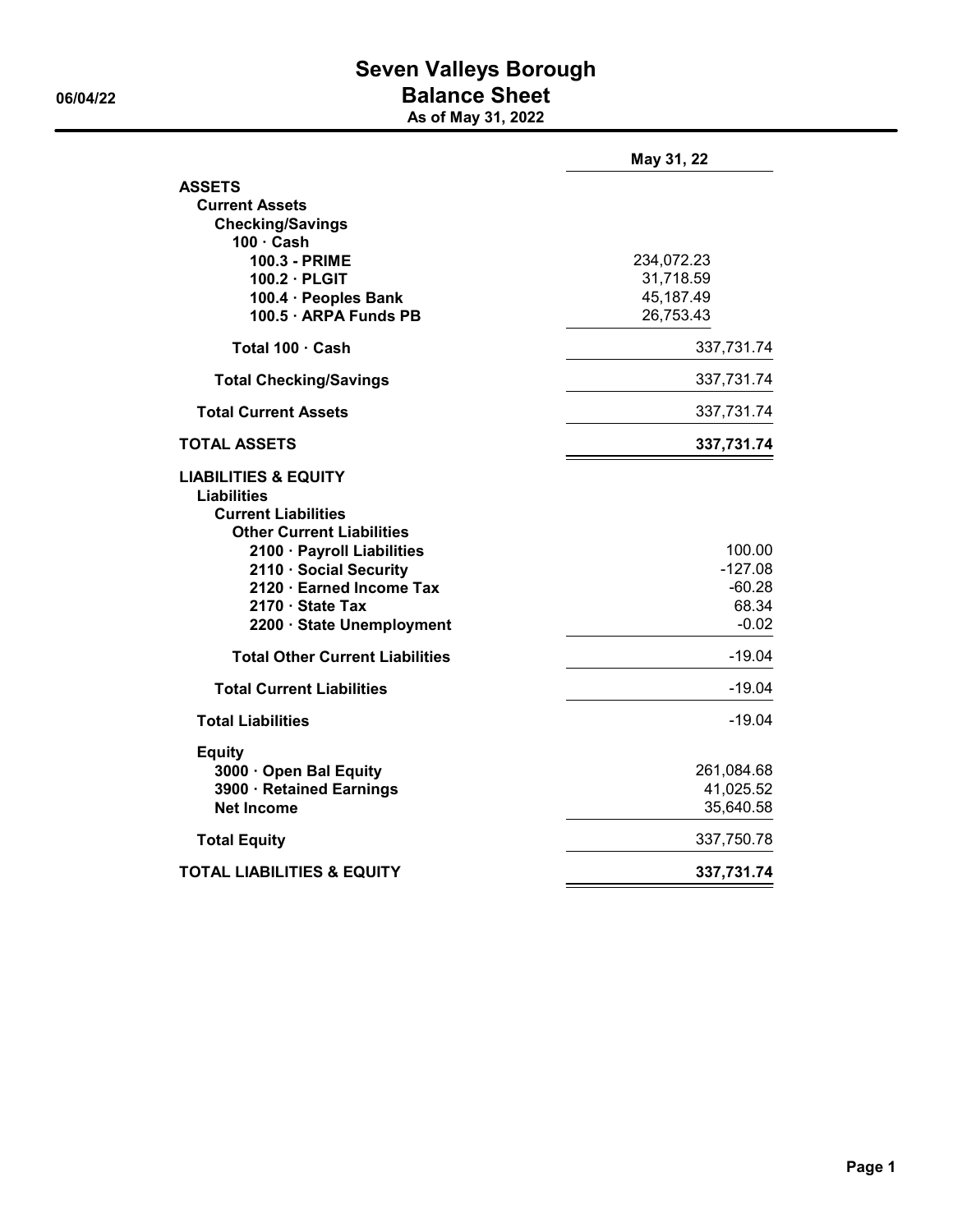**Seven Valleys Borough 06/04/22 Itemized Receipts & Expenses**

| <b>Date</b>              | Num                                                       | <b>Name</b>                                                        | <b>Memo</b>                                                     | <b>Amount</b>      |
|--------------------------|-----------------------------------------------------------|--------------------------------------------------------------------|-----------------------------------------------------------------|--------------------|
| <b>Income</b>            | 301 · REAL ESTATE TAXES<br>301.10 · Real Estate - Current |                                                                    |                                                                 |                    |
| 05/31/2022<br>05/31/2022 |                                                           | <b>CONNIE J PATTERSON</b><br><b>CONNIE J PATTERSON</b>             | RE Taxes Collected (05/23/22)<br>RE Taxes Collected (05/30/22)" | 177.73<br>1,048.52 |
|                          |                                                           | Total 301.10 · Real Estate - Current                               |                                                                 | 1,226.25           |
|                          |                                                           | 301.40 · Real Estate - Tax Claim                                   |                                                                 |                    |
| 05/02/2022               |                                                           | <b>York County Tax Claim</b>                                       | April 2022 Taxes Collected                                      | 729.98             |
|                          |                                                           | Total 301.40 · Real Estate - Tax Claim                             |                                                                 | 729.98             |
|                          |                                                           | Total 301 · REAL ESTATE TAXES                                      |                                                                 | 1,956.23           |
|                          | 310 · Act 511 TAXES                                       |                                                                    |                                                                 |                    |
| 05/04/2022               | $310.10 \cdot R$ E Transfer Tax                           | <b>Recorder of Deeds</b>                                           | RE Tax Collected - April 2022                                   | 3,278.10           |
|                          | Total $310.10 \cdot R$ E Transfer Tax                     |                                                                    |                                                                 | 3,278.10           |
|                          | Total 310 Act 511 TAXES                                   |                                                                    |                                                                 | 3,278.10           |
|                          | 310.20 · Income Tax                                       |                                                                    |                                                                 |                    |
| 05/20/2022               |                                                           | 310.21 · Earned Income - Current<br>YATB                           | April 2022 EIT Collected                                        | 7,288.02           |
|                          |                                                           | Total 310.21 · Earned Income - Current                             |                                                                 | 7,288.02           |
|                          | Total 310.20 · Income Tax                                 |                                                                    |                                                                 | 7,288.02           |
| $330 \cdot$ FINES        |                                                           |                                                                    |                                                                 |                    |
| 05/31/2022               |                                                           | 331.11 · Fines - District Magistrate<br><b>District Magistrate</b> | April 2022 Fines Collected                                      | 70.00              |
|                          |                                                           | Total 331.11 · Fines - District Magistrate                         |                                                                 | 70.00              |
|                          | Total 330 · FINES                                         |                                                                    |                                                                 | 70.00              |
|                          | 340 · INTEREST<br>341.00 · Interest                       |                                                                    |                                                                 |                    |
| 05/05/2022<br>05/05/2022 |                                                           | Peoples Bank<br>Peoples Bank                                       | Interest Earned - April 2022<br>Interest Earned - April 2022    | 1.93<br>1.14       |
|                          |                                                           |                                                                    |                                                                 |                    |
|                          | Total 341.00 · Interest                                   |                                                                    |                                                                 | 3.07               |
|                          | Total 340 · INTEREST                                      |                                                                    |                                                                 | 3.07               |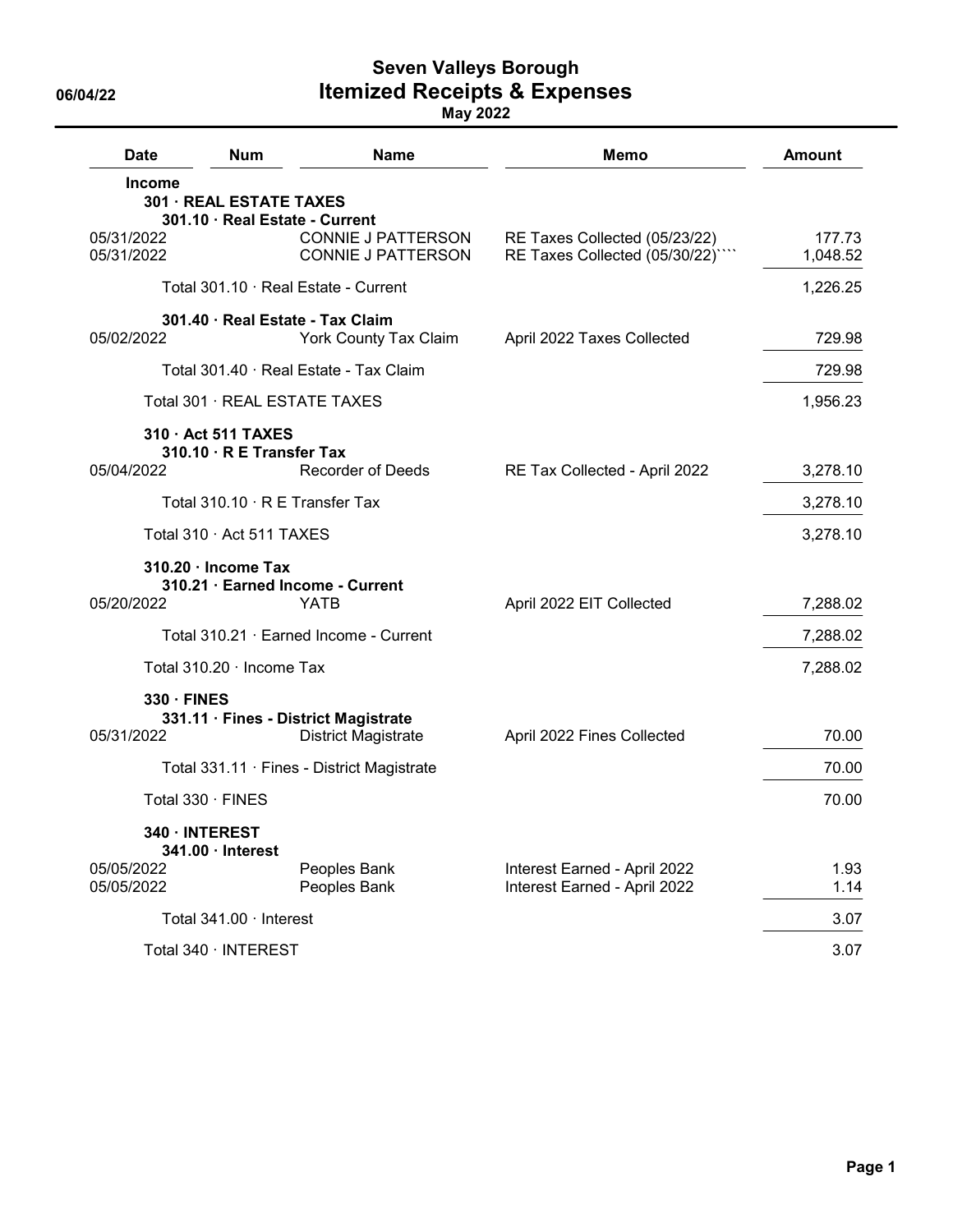## **Seven Valleys Borough 06/04/22 Itemized Receipts & Expenses**

| <b>Date</b>                  | <b>Num</b>                                              | <b>Name</b>                                                                                              | <b>Memo</b>                                                    | <b>Amount</b>   |
|------------------------------|---------------------------------------------------------|----------------------------------------------------------------------------------------------------------|----------------------------------------------------------------|-----------------|
| 05/09/2022<br>05/31/2022     |                                                         | 380 · MISCELLANEOUS REVENUE<br>380.30 · Miscellaneous Revenue<br><b>YATB</b><br>Eisenhart, Ralph & Kathl | 2021 Operating Fund Excess Ref<br>Reimb. Snow Removal (76 Chur | 260.30<br>50.00 |
|                              |                                                         | Total 380.30 · Miscellaneous Revenue                                                                     |                                                                | 310.30          |
|                              |                                                         | Total 380 · MISCELLANEOUS REVENUE                                                                        |                                                                | 310.30          |
| <b>Total Income</b>          |                                                         |                                                                                                          |                                                                | 12,905.72       |
| <b>Gross Profit</b>          |                                                         |                                                                                                          |                                                                | 12,905.72       |
| <b>Expense</b><br>05/31/2022 | 400 · GENERAL GOVERNMENT                                | 400.30. · Meetings & Conferences<br>Todd A. Zeigler                                                      | Refund PSAB Conf. Registration                                 | $-200.00$       |
|                              |                                                         | Total 400.30. Meetings & Conferences                                                                     |                                                                | $-200.00$       |
| 05/31/2022                   | 400.30. Mileage<br>4132                                 | Jeff Koons                                                                                               | May Mileage                                                    | 31.59           |
|                              | Total 400.30. · Mileage                                 |                                                                                                          |                                                                | 31.59           |
|                              |                                                         | Total 400 · GENERAL GOVERNMENT                                                                           |                                                                | $-168.41$       |
| 05/31/2022                   | 404 · LEGAL EXPENSES<br>404.10 · Legal Services<br>4133 | D Michael Craley                                                                                         | May 2022 Services                                              | 310.50          |
|                              | Total 404.10 · Legal Services                           |                                                                                                          |                                                                | 310.50          |
|                              | Total 404 · LEGAL EXPENSES                              |                                                                                                          |                                                                | 310.50          |
| 05/31/2022                   | 405 · Secretary<br>405.10 · Secretary's Salary<br>4131  | <b>TODD A ZEIGLER</b>                                                                                    |                                                                | 885.00          |
|                              |                                                         | Total 405.10 · Secretary's Salary                                                                        |                                                                | 885.00          |
|                              | Total 405 · Secretary                                   |                                                                                                          |                                                                | 885.00          |
| 05/12/2022                   | 408 · ENGINEERING<br>408.00 · Engineering<br>4128       |                                                                                                          | James R. Holley & Assoc Inv. No. 174912 (Stm. Wtr. Ord         | 115.00          |
|                              | Total 408.00 · Engineering                              |                                                                                                          |                                                                | 115.00          |
|                              | Total 408 · ENGINEERING                                 |                                                                                                          |                                                                | 115.00          |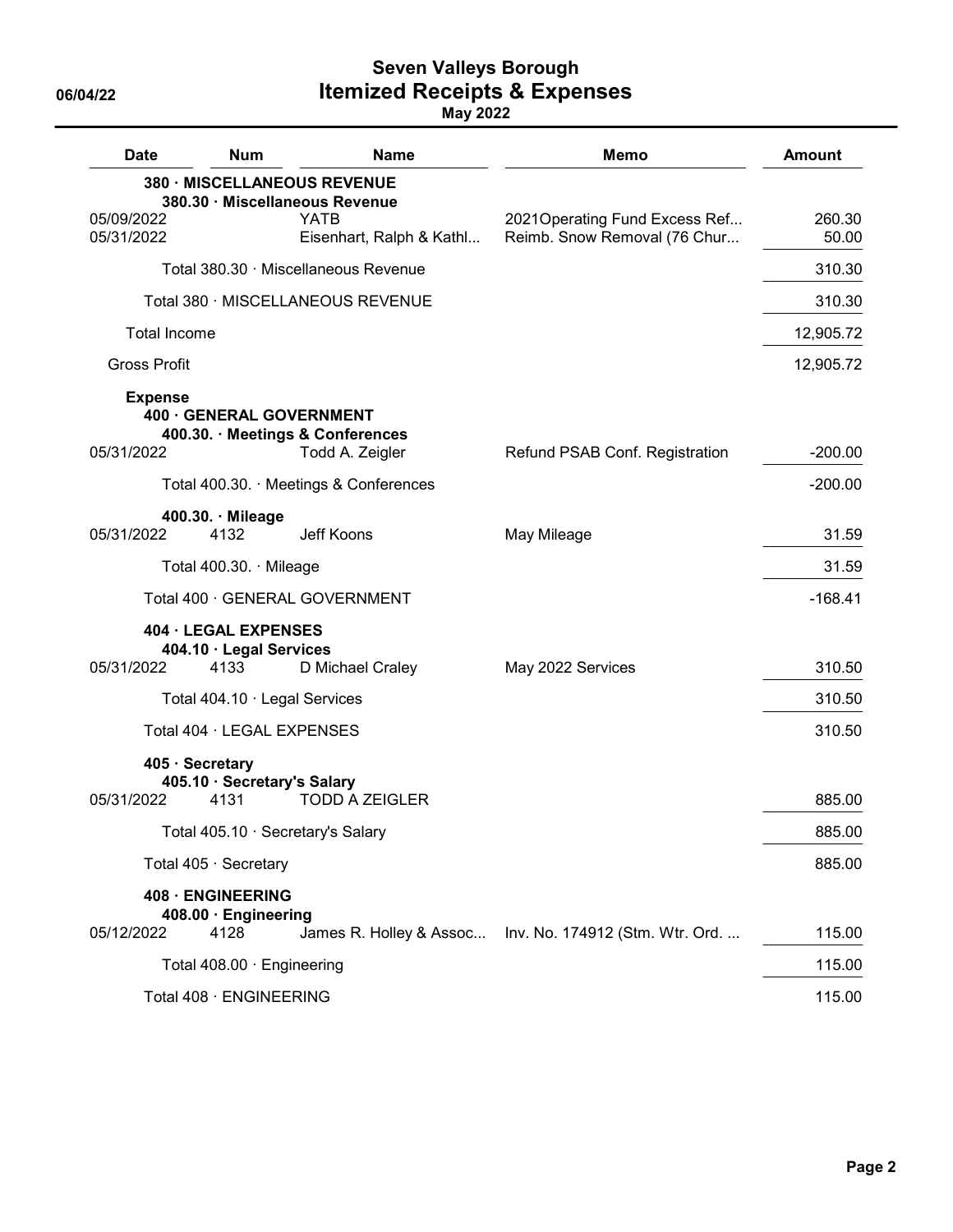**Seven Valleys Borough 06/04/22 Itemized Receipts & Expenses**

| <b>Date</b>                                          | <b>Num</b>                                            | <b>Name</b>                                                                                                               | <b>Memo</b>                       | <b>Amount</b>                |
|------------------------------------------------------|-------------------------------------------------------|---------------------------------------------------------------------------------------------------------------------------|-----------------------------------|------------------------------|
|                                                      | 411 · FIRE PROTECTION<br>411.30 · Fire Hydrant Rental |                                                                                                                           |                                   |                              |
| 05/02/2022<br>05/31/2022                             | <b>EFT</b><br><b>EFT</b>                              | York Water Company<br>The York Water Company                                                                              | 05/02/22<br><b>Hydrant Rental</b> | 522.92<br>522.92             |
|                                                      |                                                       | Total 411.30 · Fire Hydrant Rental                                                                                        |                                   | 1,045.84                     |
|                                                      | Total 411 · FIRE PROTECTION                           |                                                                                                                           |                                   | 1,045.84                     |
|                                                      | 486.01 · Property & Bonds                             | 480 · MISELLANEOUS EXPENSES                                                                                               |                                   |                              |
| 05/12/2022                                           | 4129                                                  | Kocman Insurance Group                                                                                                    | 22-23 Ins. Package Renewal        | 3,192.00                     |
|                                                      |                                                       | Total 486.01 · Property & Bonds                                                                                           |                                   | 3,192.00                     |
| 05/12/2022                                           | 4127                                                  | 486.03 · Worker's Compensation<br>State Workers' Insurance                                                                | Down Payment (\$10,360 Annual     | 4,409.00                     |
|                                                      |                                                       | Total 486.03 · Worker's Compensation                                                                                      |                                   | 4,409.00                     |
|                                                      |                                                       | Total 480 · MISELLANEOUS EXPENSES                                                                                         |                                   | 7,601.00                     |
| 05/31/2022<br>05/31/2022<br>05/31/2022<br>05/31/2022 | 4130<br>4130<br>4131<br>4131                          | 487.61 · Employer Social Security<br>JEFFREY L KOONS<br>JEFFREY L KOONS<br><b>TODD A ZEIGLER</b><br><b>TODD A ZEIGLER</b> |                                   | 0.00<br>0.00<br>0.00<br>0.00 |
|                                                      |                                                       | Total 487.61 · Employer Social Security                                                                                   |                                   | 0.00                         |
| 05/31/2022<br>05/31/2022<br>05/31/2022               | 6560 · Payroll Expenses<br>4130<br>4130<br>4131       | <b>JEFFREY L KOONS</b><br>JEFFREY L KOONS<br><b>TODD A ZEIGLER</b>                                                        |                                   | 282.50<br>0.00<br>0.00       |
|                                                      | Total 6560 · Payroll Expenses                         |                                                                                                                           |                                   | 282.50                       |
| <b>Total Expense</b>                                 |                                                       |                                                                                                                           |                                   | 10,071.43                    |
| <b>Net Income</b>                                    |                                                       |                                                                                                                           |                                   | 2,834.29                     |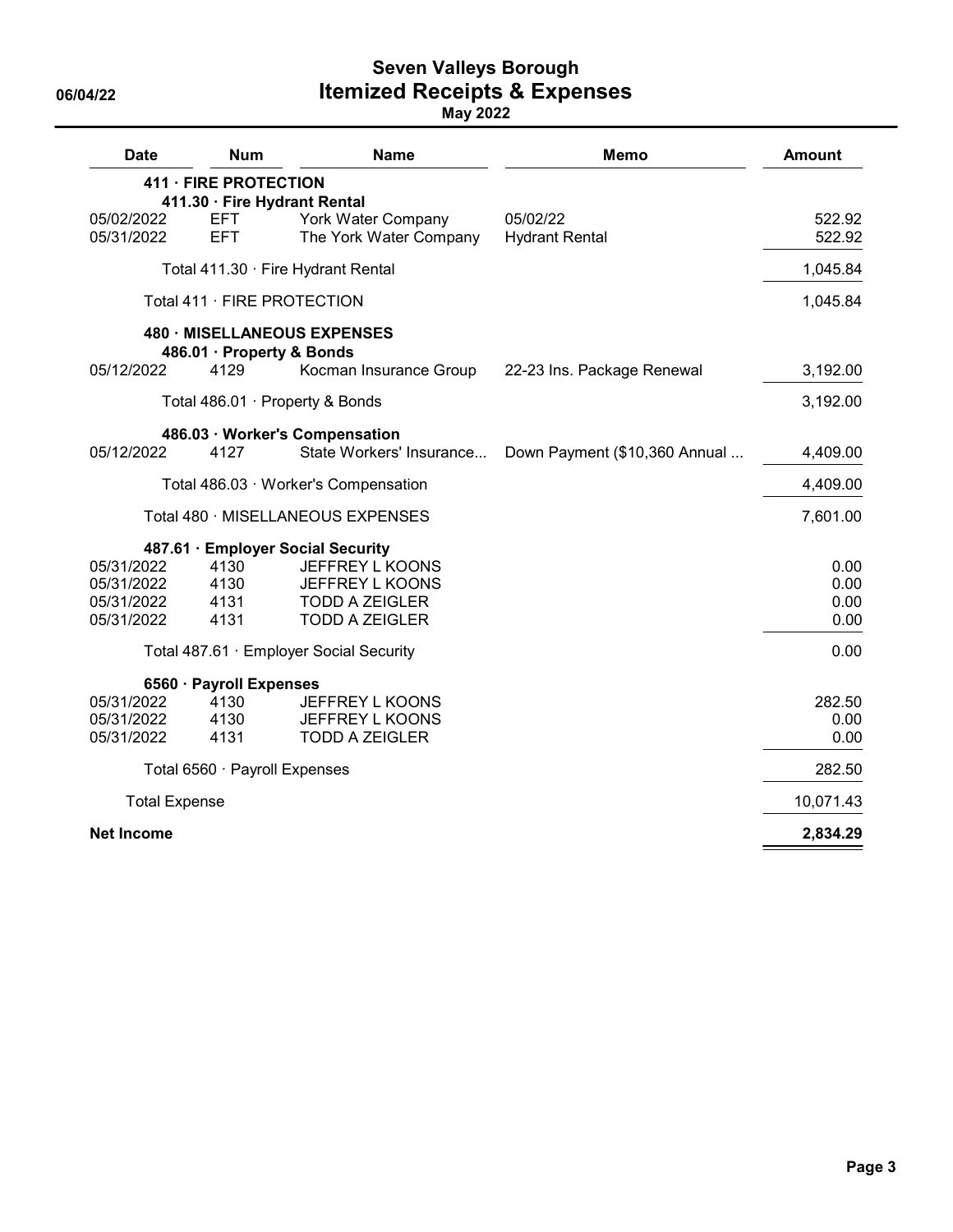## **Seven Valleys State Aid 06/04/22 Balance Sheet As of May 31, 2022**

|                                                                   | May 31, 22          |
|-------------------------------------------------------------------|---------------------|
| <b>ASSETS</b><br><b>Current Assets</b><br><b>Checking/Savings</b> |                     |
| $100.00 \cdot PLGI$<br>$101.00 \cdot PRIME$                       | 14,491.97<br>701.08 |
| <b>Total Checking/Savings</b>                                     | 15,193.05           |
| <b>Total Current Assets</b>                                       | 15,193.05           |
| <b>TOTAL ASSETS</b>                                               | 15,193.05           |
| <b>LIABILITIES &amp; EQUITY</b><br><b>Equity</b>                  |                     |
| 2990 · Retained Earnings                                          | -2,924.05           |
| 3000 · Open Bal Equity                                            | 4,956.74            |
| <b>Net Income</b>                                                 | 13,160.36           |
| <b>Total Equity</b>                                               | 15,193.05           |
| <b>TOTAL LIABILITIES &amp; EQUITY</b>                             | 15,193.05           |